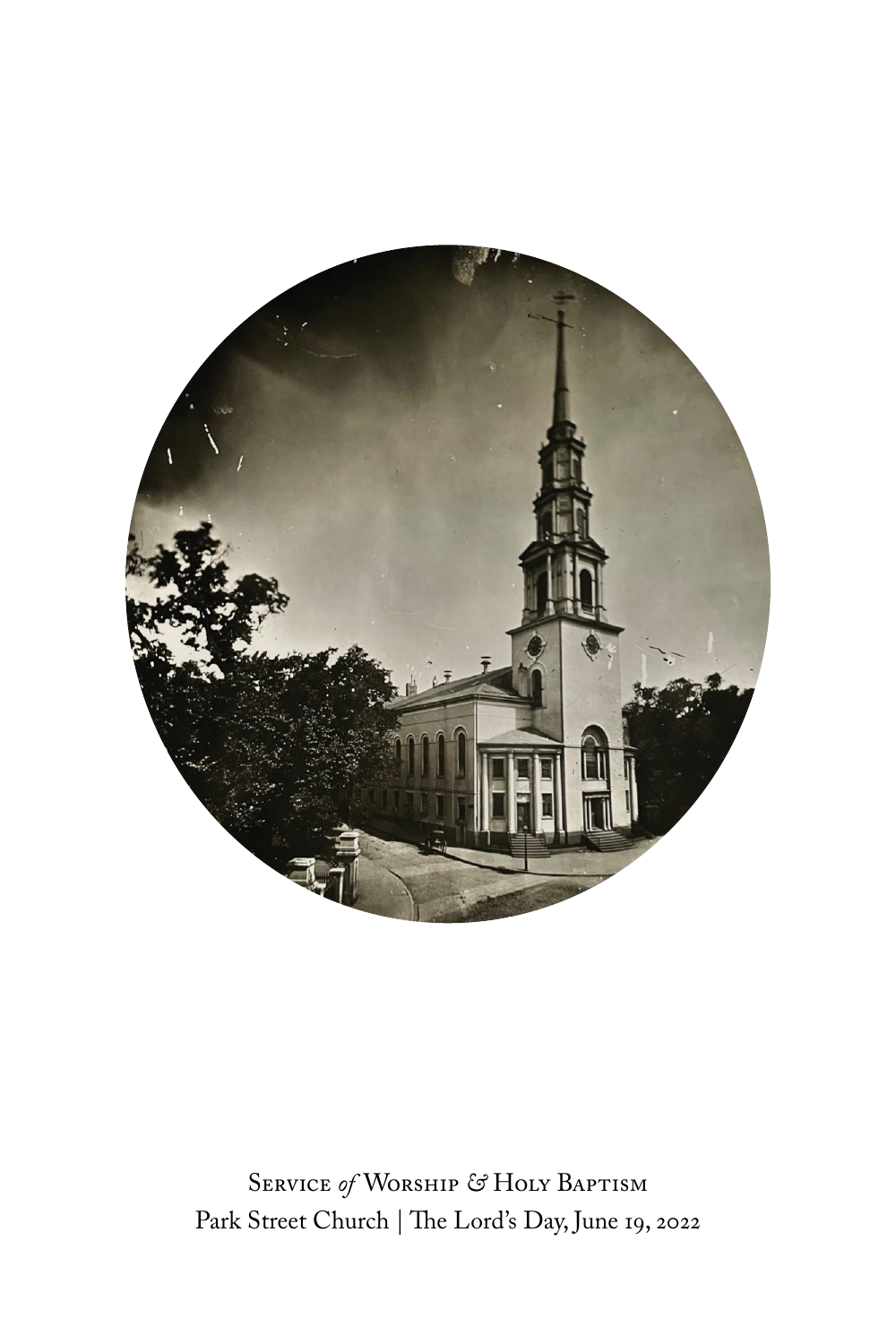*is service booklet contains instructions (usually under the traditional symbol* ¶*, called a*  pilcrow) and explanations to aid the full participation of God's people in his worship. The People *read* **bold text** *with a loud voice. Scripture lessons are from the English Standard Version.*

#### the prelude

¶ *Music is played upon the organ or by the musicians, preparing us in body and mind to enter into the Lord's worship.* 

¶ *Immediately at the conclusion of the prelude, the People stand.*

| CALL TO WORSHIP | from Psalm 33 |
|-----------------|---------------|
|-----------------|---------------|

- *Leader* Rejoice in the Lord, O you righteous; it is fitting for the just to be thankful.
- *People* **By the word of the Lord were the heavens made, and all the hosts of them by the breath of his mouth.**
- *Leader* Praise the Lord with the harp; sing praises unto him with the ten-stringed lute.
- *People* **Let all the earth fear the Lord; stand in awe of him, all you that dwell in the world.**
- *Leader* Sing unto him a new song; make skillful melody and cry aloud with joy.
- *People* **For he spoke, and it was done; he commanded and it stood fast.**

#### hymn

N<sup>o</sup> 115 All Creatures of Our God and King LASST UNS ERFREUEN

### INVOCATION, CONFESSION OF SIN, *&* THE LORD'S PRAYER

#### ¶ *Led by the Elder*

**Our Father who art in heaven; hallowed be thy Name.** 

Thy kingdom come. Thy will be done on earth, as it is in heaven. **Give us this day our coming day's bread;** 

 **and forgive us our debts, as we forgive our debtors;**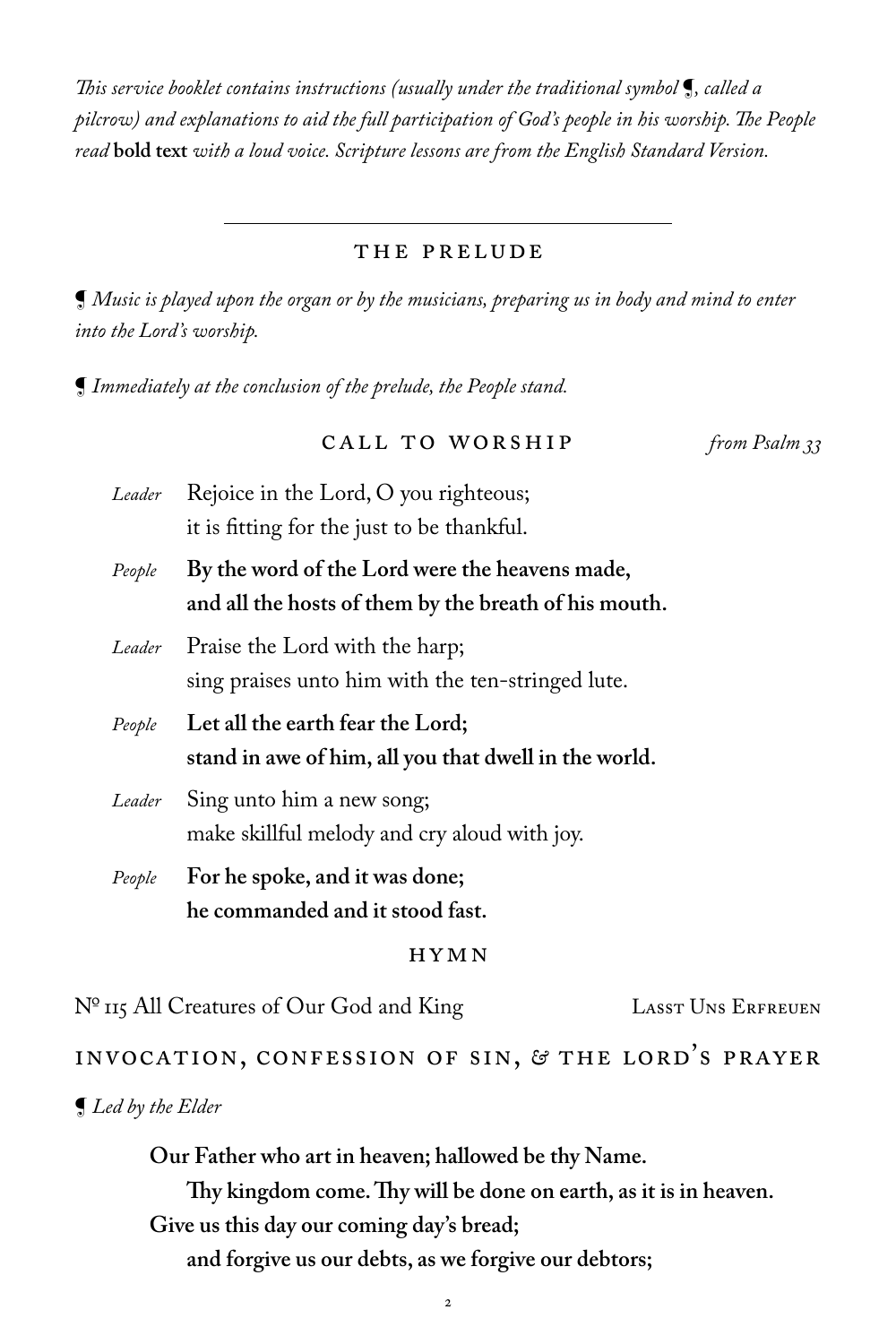# ¶ *After the prayer, the People sit.*

 **and lead us not into trial, but deliver us from the Evil One. For thine is the kingdom, and the power, and the glory, for ever. Amen.**

### THE PEACE

*Leader* The peace of the Lord be always with you.

### *People* **And with your spirit.**

¶ *Greet one another in the peace of Christ. Following the Peace, the People sit.*

### Announcements *&* LIFE OF THE CHURCH

### The First Lesson

 *Jeremiah 17:5–8 pew Bible p.645*

*Reader* The Word of the Lord. People **Thanks be to God.** 

### HYMN

 $\P$  *A Minister prays for the Children. The People stand; Children are dismissed to Children's Church during the hymn.*

 $N^{\circ}$  642 Be Thou My Vision SLANE

 $\Box$  *The People sit.* 

### The Second Lesson

 *Colossians 2:6–7 pew Bible p. 984*

*Reader* The Word of the Lord. People **Thanks be to God.** 

the Gloria Patri

¶ *' e People stand. (Hymn № 734)*

**Glory be to the Father, and to the Son, and to the Holy Ghost; as it was in the beginning, is now, and ever shall be, world without end. Amen, Amen.**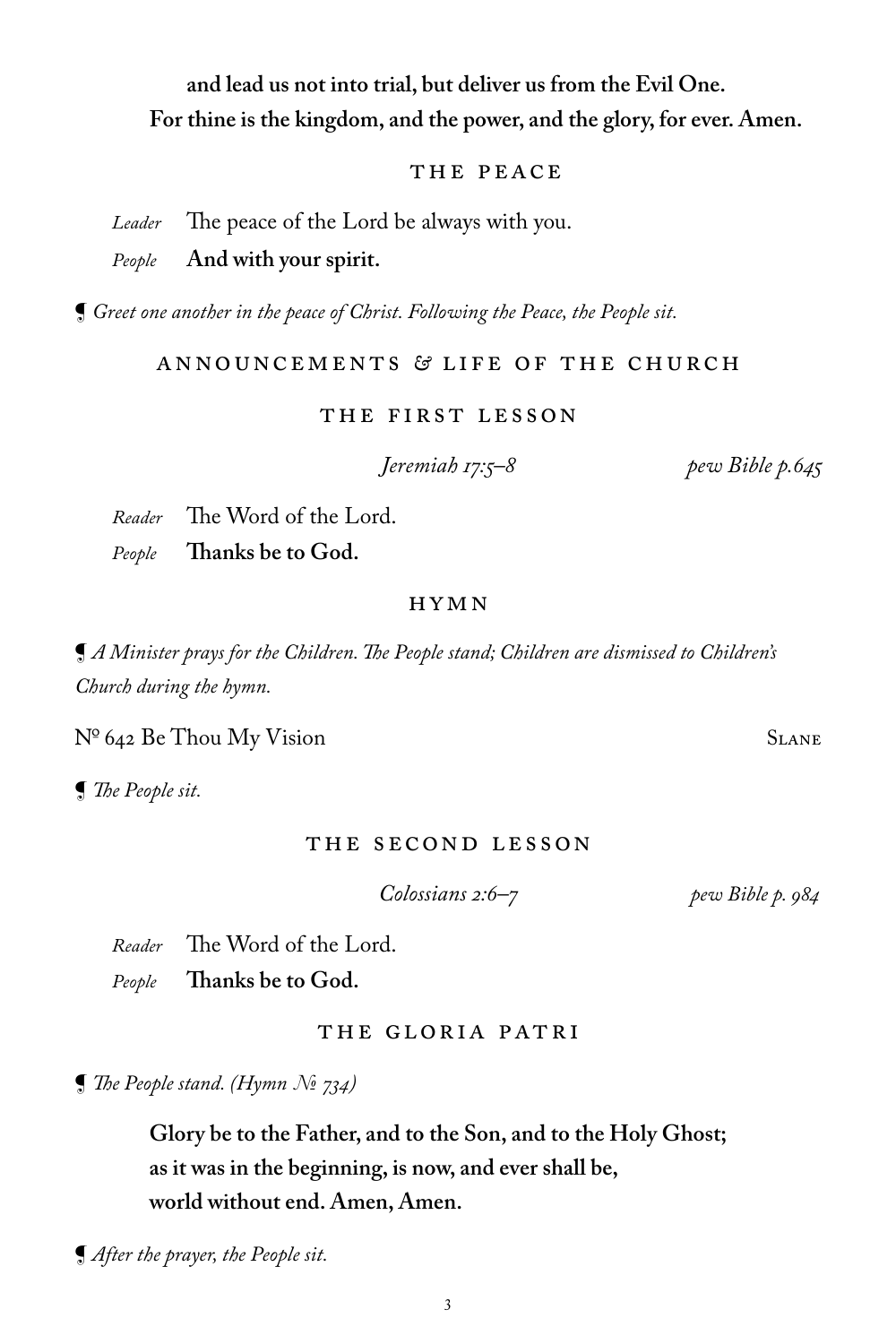#### SERMON

 *Walk in Him* Mark Booker

#### HYMN

**[** The People stand.

Nº 603 He Who Would Valiant Be ST. DUNSTAN'S

*<u>I</u> The People sit.* 

### holy baptism *with* Confirmation

### **The Exhortation**

Scripture teaches that we were all dead in our sins and trespasses, but by grace we may be saved through faith. Our Savior Jesus Christ said, "Unless one is born of water and the Spirit, he cannot enter the kingdom of God"; and he commissioned the Church to "make disciples of all nations, baptizing them in the Name of the Father, and of the Son, and of the Holy Spirit." Baptism is the sign of the new covenant established between Christ and his people through his death and resurrection. Here we ask our heavenly Father that *these Candidates*, being baptized with water, may be filled with the Holy Spirit, born again, and received into the Church as *living members* of Christ's body. Therefore, I urge you to call upon God the Father, through our Lord Jesus Christ, that of his abundant mercy he will grant to *these Candidates* that which by nature *they* cannot have.

*The Presentation of the Candidate(s) for Baptism* 

*Minister* The Candidate(s) for Baptism will now be presented.

*Adults and Older Children* (11 am)

*Minister* Have you already been baptized *Candidate* No. *Minister* Do you desire to be baptized? *Candidate* I do.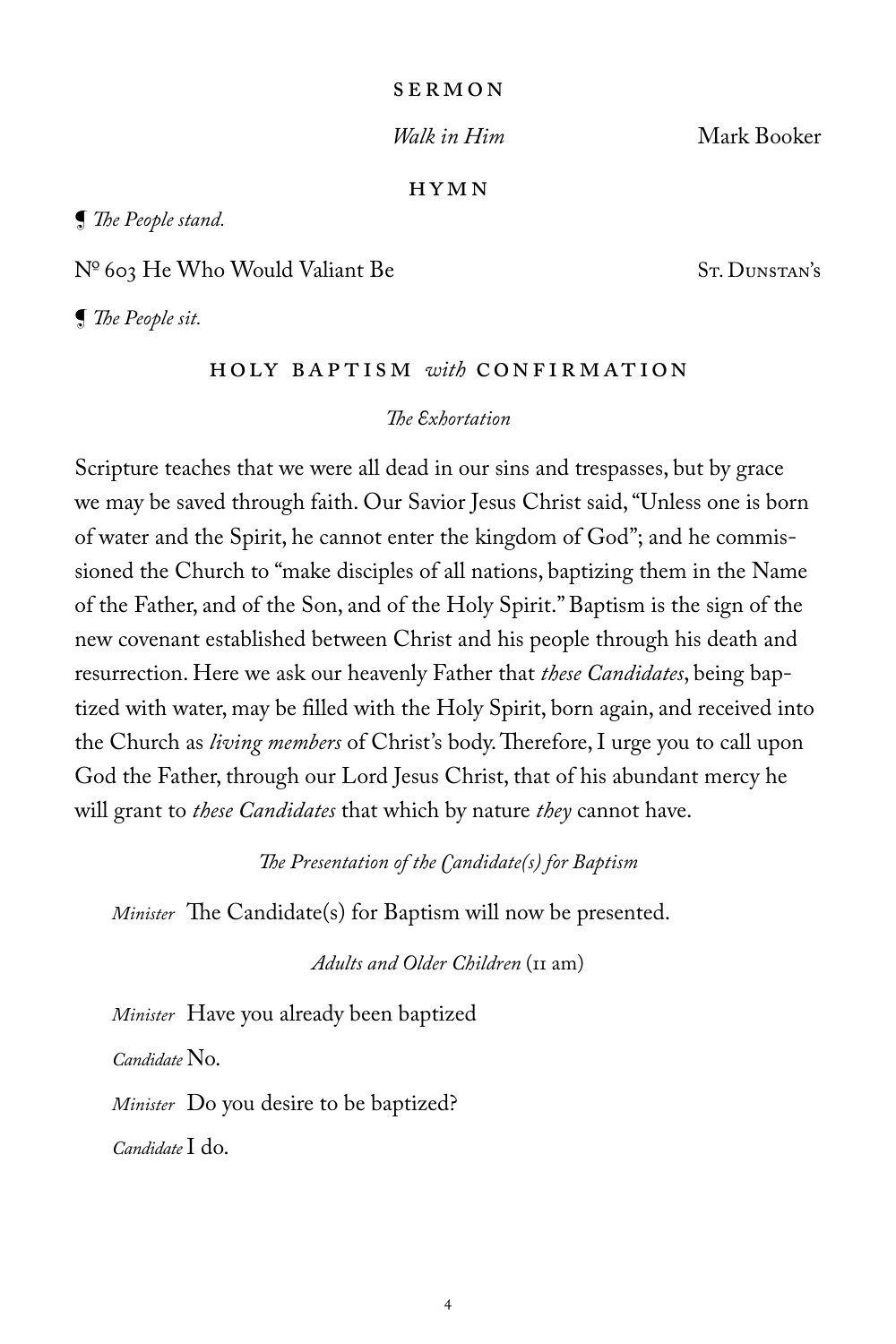*Parents* We are *(names)*. We present *(name)* to receive the Sacrament of Baptism.

### *{ The Minister examines the parents.*

Today, on behalf of *this child*, you shall make vows to renounce the devil and all his works, to trust God wholeheartedly, and to serve him faithfully. It is your task to see that *this child is* taught, as soon as *he is* able to learn, the meaning of all these vows, and of the Faith that you will profess as revealed in the Holy Scriptures. *He* must come to put *his* faith in Jesus Christ, and learn the Creeds, the Lord's Prayer, the Ten Commandments, and all other things that a Christian ought to know, believe, and do for the welfare of his soul.

Are you willing and ready to undertake this?

*Parents* I am, with the Lord's help.

### *The Charge to Candidates for Confirmation* (11 am)

We rejoice that you all now desire publicly to confess your faith in Jesus Christ as Savior, and your commitment to follow him as Lord. In Baptism, you were joined to Christ, and made members of his church. In the community of the people of God, you have learned of God's purpose for you and for all creation. You have been nurtured at the table of our Lord, and called to witness to the Gospel of Jesus Christ. The Apostle Paul writes in his letter to the Ephesians,

> Consequently, you are no longer foreigners and strangers, but fellow citizens with God's people and also members of his household, built on the foundation of the apostles and prophets, with Christ Jesus himself as the chief cornerstone. In him the whole building is joined together and rises to become a holy temple in the Lord. And in him you too are being built together to become a dwelling in which God lives by his Spirit. *Eph. 2:19-22*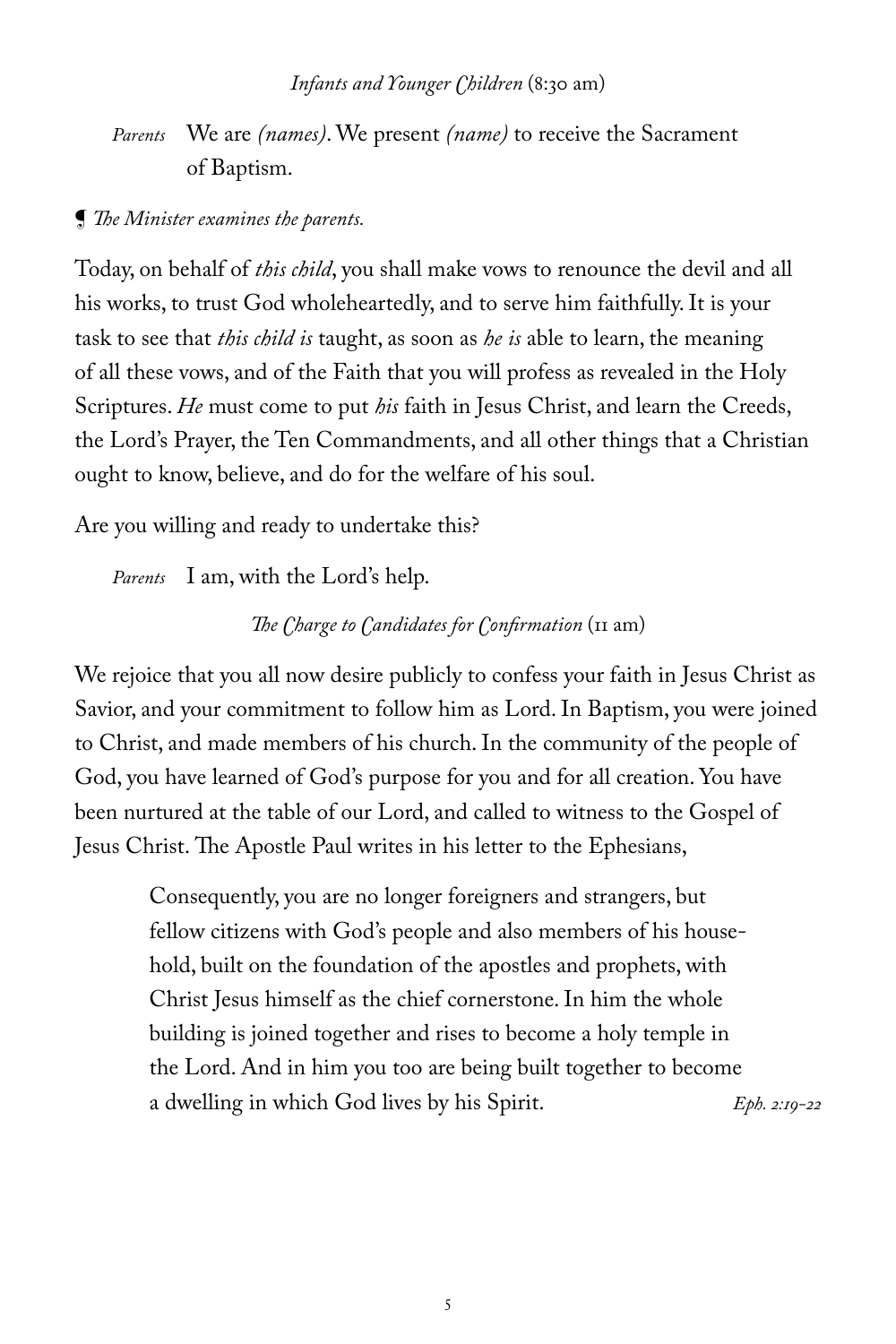**[** The Minister examines all the Candidates, saying

*Question* Do you renounce the devil and all the spiritual forces of wickedness that rebel against God?

*Answer* I renounce them.

- *Question* Do you renounce the empty promises and deadly deceits of this world that corrupt and destroy the creatures of God?
- *Answer* I renounce them.

*Question* Do you renounce the sinful desires of the flesh that draw you from the love of God?

- *Answer* I renounce them.
- **[ The Minister invites God's blessing on the Baptismal Candidates saying**

Almighty God deliver you from the powers of darkness and evil, and lead you into the light and obedience of the kingdom of his Son Jesus Christ our Lord. **Amen.**

*<u>I</u> The Minister continues with all the Candidates.* 

 *Question* Do you turn to Jesus Christ and confess him as your Lord and Savior?

*Answer* I do.

 *Question* Do you joyfully receive the Christian Faith, as revealed in the Holy Scriptures of the Old and New Testaments?

*Answer* I do.

*Question* Will you obediently keep God's holy will and commandments, and walk in them all the days of your life?

 *Answer* I will, with the Lord's help.

**[ The People stand. The Minister asks them** 

 Will you who witness these vows do all in your power to support *these persons* in *their* life in Christ?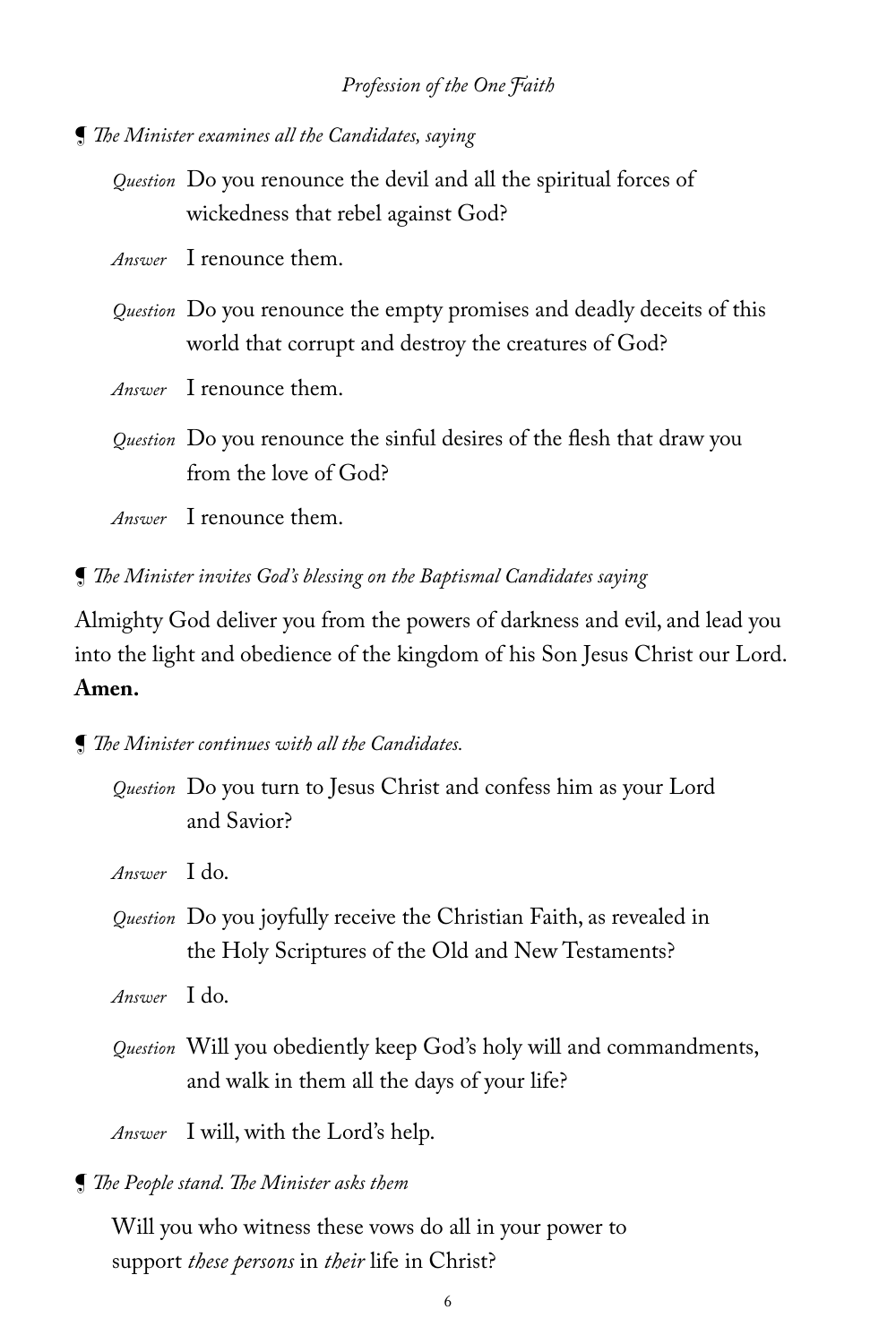*People* **We will.**

 $\P$  (11 am) *Regarding Candidates for Confirmation, the Minister continues* 

Will you serve alongside them and encourage them as fellow members of the family of faith, as they seek to grow into Christ's likeness?

 *People* **We will.**

*<u>I</u> The Minister then says* 

Let us join with *these Candidates* to proclaim our faith in the words of the ancient baptismal confession, the Apostles' Creed.

*Minister* Do you believe and trust in God the Father? *People* **I do. I believe in God the Father almighty, creator of heaven and earth.**  *Minister* Do you believe and trust in Jesus Christ? *People* **I do. I believe in Jesus Christ, his only Son, our Lord. He was conceived by the Holy Spirit and born of the Virgin Mary. He suffered under Pontius Pilate,** was crucified, died, and was buried.  **He descended into hell. On the third day he rose again. He ascended into heaven, and is seated at the right hand of the Father. He will come again to judge the living and the dead.** 

 *Minister* Do you believe and trust in the Holy Spirit?

 *People* **I do. I believe in the Holy Spirit, the holy catholic Church, the communion of saints, the forgiveness of sins, the resurrection of the body, and the life everlasting. Amen.**

### *Prayer for the Candidates for Holy Baptism*

Almighty and everlasting Father, in your great mercy you saved Noah and his family in the Ark from the destruction of the flood, prefiguring the Sacrament of Holy Baptism. Look mercifully upon *these* your *servants*. Wash and sanctify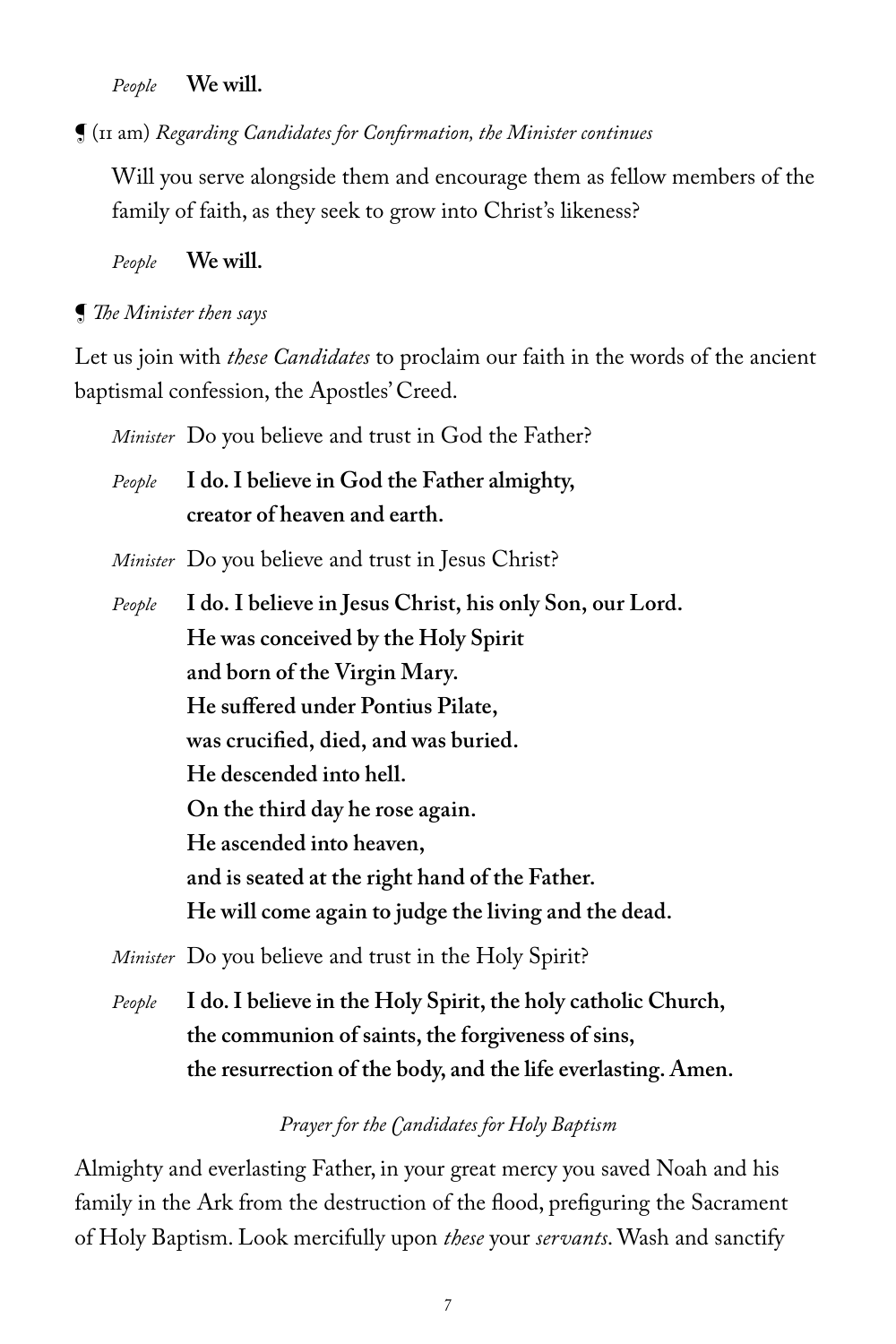*them* through your Holy Spirit, that *they* may be delivered from destruction and received into the Ark of Christ's Church; and being steadfast in faith, joyful through hope, and rooted in love, *they* may pass through the turbulent floods of this troublesome world and come into the land of everlasting life, through Jesus Christ our Lord.

We thank you, Almighty God, for the gift of water. Over it the Holy Spirit moved in the beginning of creation. Through it you led the children of Israel out of their bondage in Egypt into the land of promise. In it your Son Jesus received the baptism of John in the River Jordan when the Holy Spirit descended upon him as a dove.

We thank you, Father, for the water of Baptism. In it we are buried with Christ in his death. By it we share in his resurrection. Therefore, in joyful obedience to your Son, we bring into his fellowship those who come to him in faith, baptizing them in the Name of the Father, and of the Son, and of the Holy Spirit. **Amen.**

 $\P$  *The People sit* 

The Baptism

*\_\_\_\_,* I baptize you in the Name of the Father, and of the Son, and of the Holy Spirit. **Amen.**

**\_\_\_\_**, do not be ashamed to confess the faith of Christ crucified, to fight bravely under his banner against the world, the flesh, and the devil, and to continue as his faithful soldier and servant to the end of your days. **Amen.**

## *The Confirmations* (11 am)

Let us now pray for these students who have made an adult profession of faith.

Gracious God, by water and the Spirit you claimed us as your own, cleansing us from sin, and giving us new life. You made us members of your body, the Church, calling us to be your servants in the world; renew in these students the covenant you made in their baptism. Continue the good work you have begun in them. Send them forth in the power of your Holy Spirit to love and serve you with joy, and to strive for justice and peace in all the earth in the name of Jesus Christ our Lord.

**[ The Minister continues to pray for the needs of the world, church, sick, and suffering.**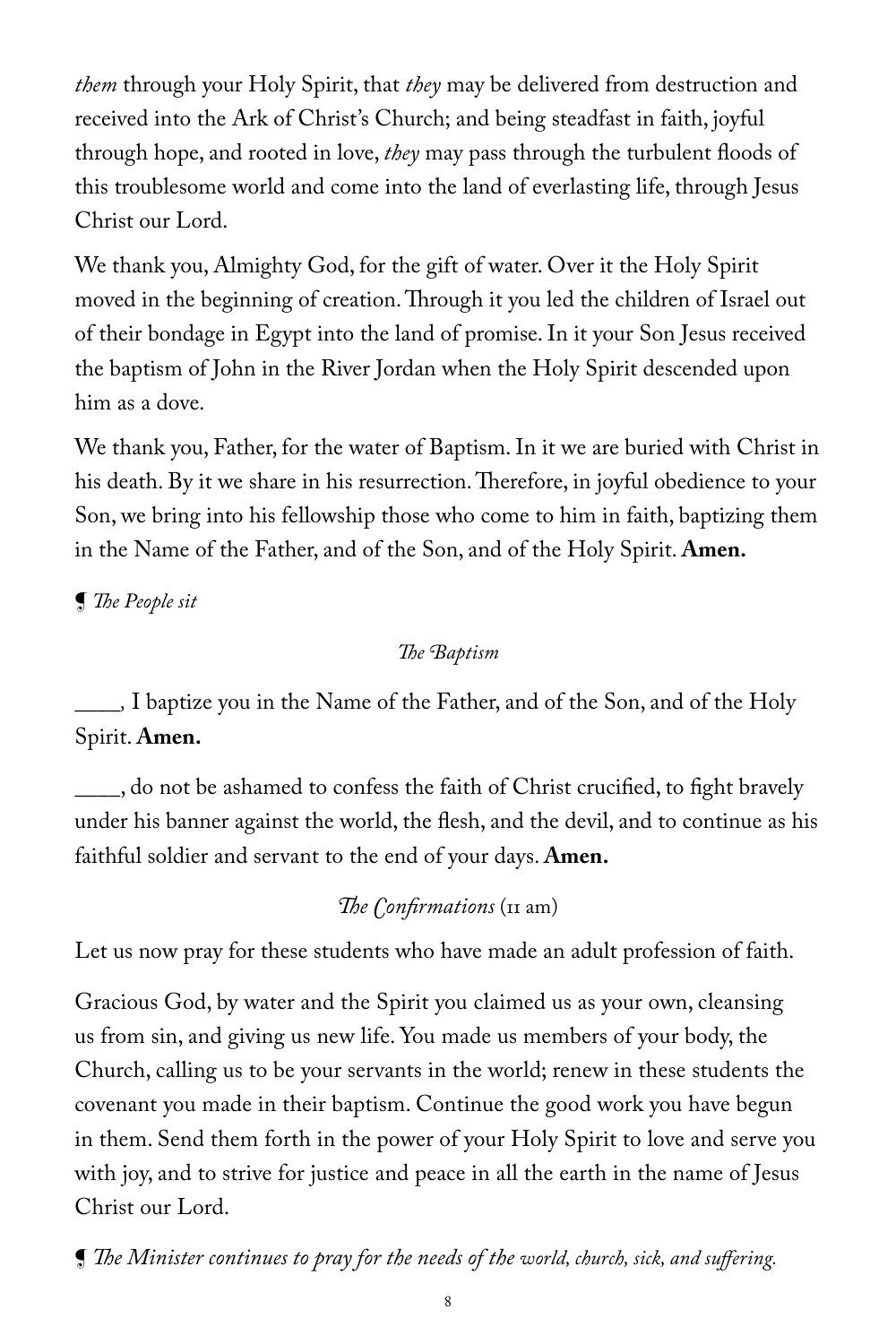#### **OFFERTORY**

**[ The People sit. The offering plates are passed. Music is offered to the Lord.** 

Lord God of Abraham, from *Elijah*

Lord God of Abraham, Isaac and Israel, this day let it be known that thou art God, and that I am thy servant! Lord God of Abraham! Oh show to all this people That I have done these things according to thy word. Oh hear me, Lord, and answer me! Lord God of Abraham, Isaac and Israel, Oh hear me and answer me, and show this people that thou art Lord God. and let their hearts again be turned.

Words: 1 Kings 18:36-37 | Music: F. Mendelssohn (1809-1847)

### Presentation of Offerings

 $\P$  The People stand and sing as the offerings are brought forward by the ushers. A Minister then *presents them to the Lord in prayer.*

> Praise God, from whom all blessings flow; **Praise him, all creatures here below; Praise him above, ye heavenly host; Praise Father, Son, and Holy Ghost. Amen.**

#### HYMN

 $N^{\circ}$  604 Rejoice, Ye Pure in Heart Marion

### **BENEDICTION**

#### The POSTLUDE

 $\P$  *The People sit or may leave quietly as a joyous work is played upon the organ. Please be respectful of those listening to the postlude in the sanctuary or via the livestream.* 

Fugue in G major "Jig" J. S. Bach (1685–1750)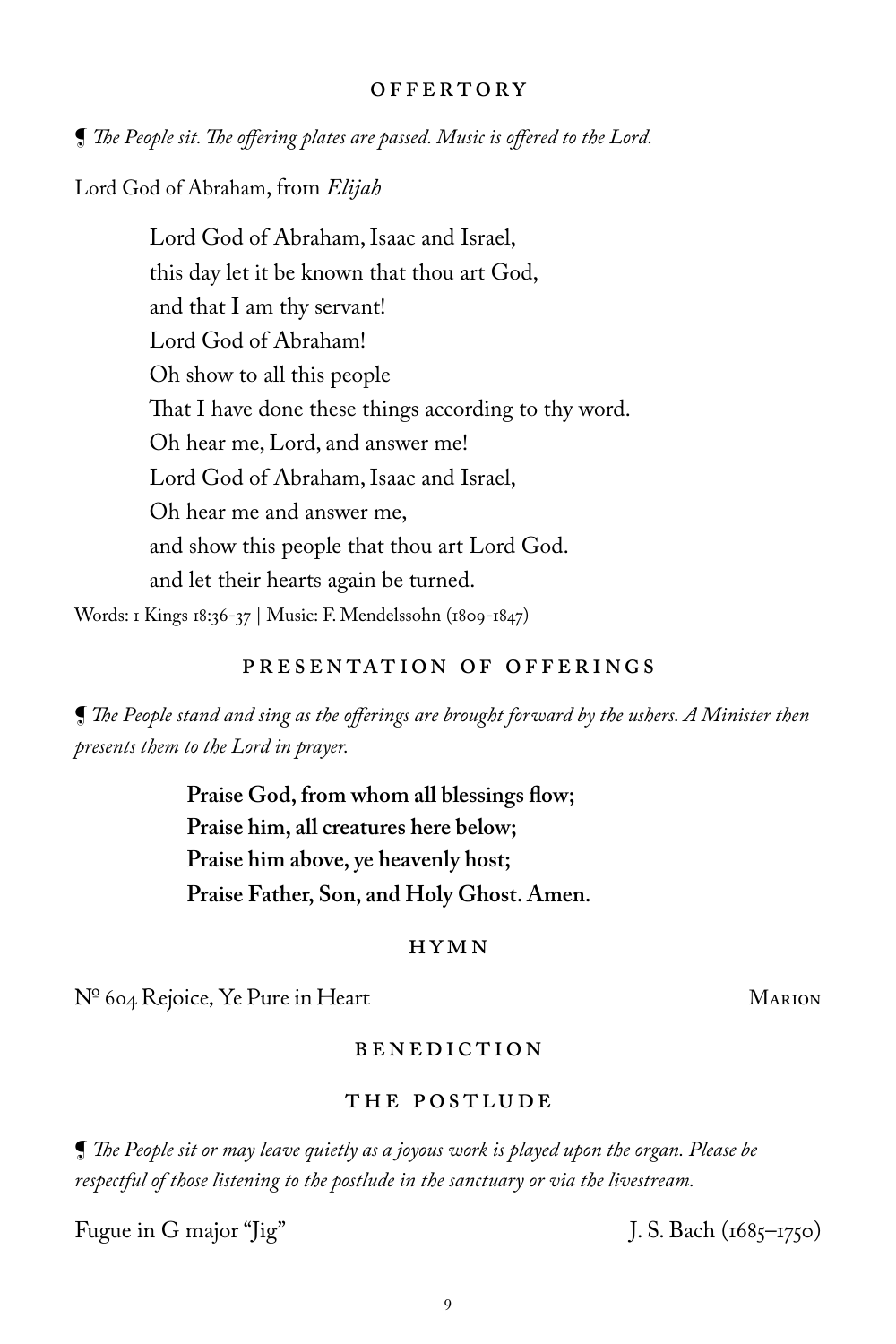### service leaders and participants

|                        |                                            | Mark Booker, Senior Minister                            |  |
|------------------------|--------------------------------------------|---------------------------------------------------------|--|
|                        | Nathan Skinner, Director of Music          |                                                         |  |
| ASSISTING MINISTER     | Adam Herndon, Minister to Families & Youth |                                                         |  |
| <b>ELDERS</b>          | 8:30                                       | Yannick Assogba                                         |  |
|                        | <i><b>II:00</b></i>                        | Leslie Liu                                              |  |
| LAY READERS            | 8:30                                       | Randall Wetzig                                          |  |
|                        | <i>II</i> :00                              | Mike Ahearn                                             |  |
| Musician               | Jonathan VanderWoude, baritone             |                                                         |  |
|                        |                                            |                                                         |  |
| CANDIDATES FOR BAPTISM | 8:30                                       | Alexis Marielle, daughter of George and Mariam Atkinson |  |
| (WITH CONFIRMATION)    | <i><b>II:00</b></i>                        | Eiko Coram, Noah Liu, Denedra Ma,                       |  |
|                        |                                            | Brenna Murgatroyd, Taylor Hauff, Ariana Williams,       |  |
|                        |                                            | පි Hannah Yee                                           |  |
|                        |                                            |                                                         |  |
| <b>CANDIDATES FOR</b>  | II:OO                                      | Caleb Balboni, Eva Balboni, Sophia Beaver,              |  |
| CONFIRMATION           |                                            | Savannah Booker, Caleb Chang, James Lilley,             |  |
|                        |                                            | John Lilley, Arielle Ma, Sydney Mun, Adele              |  |
|                        |                                            | Touloukian, Nathan Robinson, & Nora Verrengia           |  |

*A complete sta% directory can be found at www.parkstreet.org/about-us/sta% /*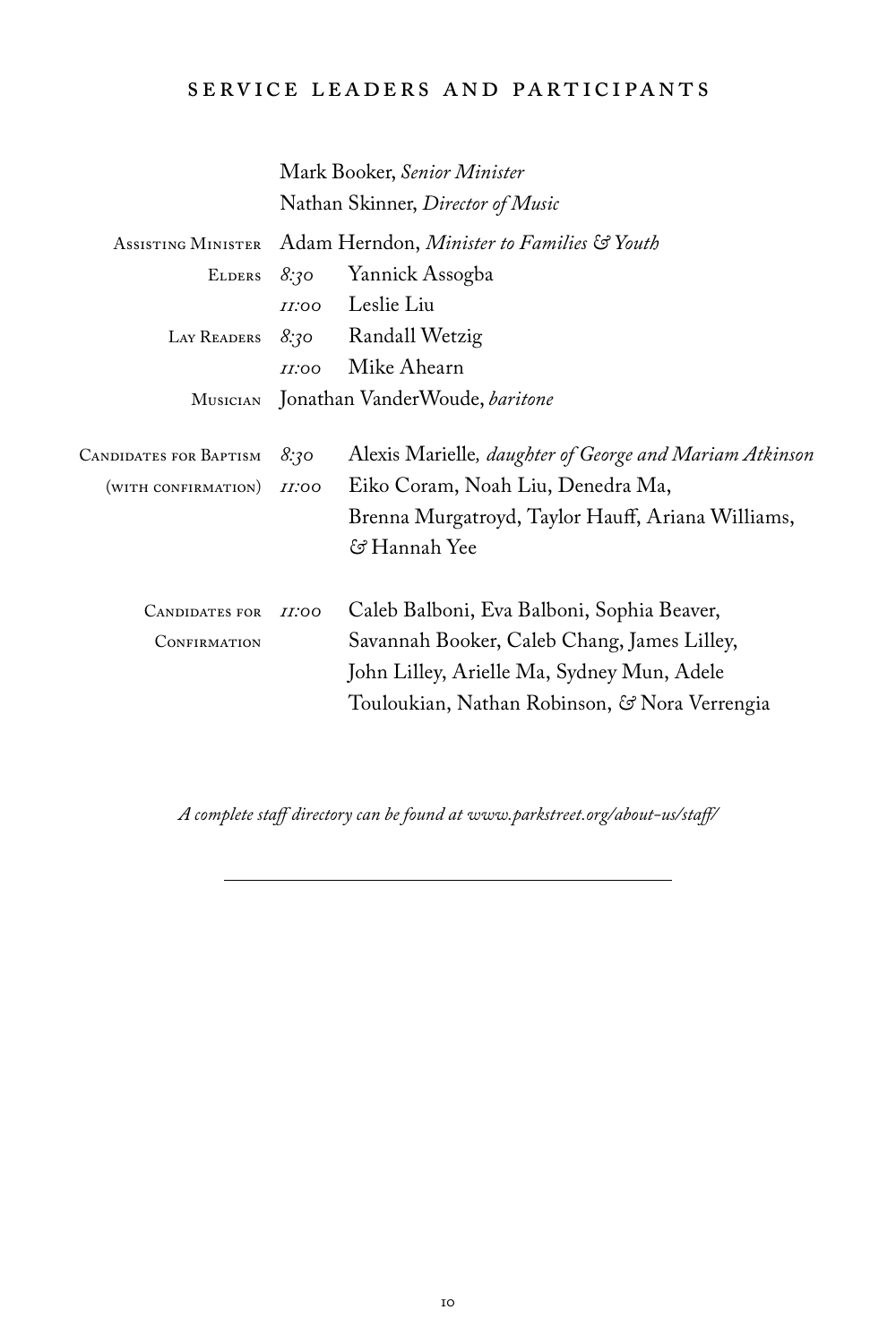### COLLECTIVE PRAYERS

*"Praying at all times in the Spirit, with all prayer and supplication. To that end, keep alert with all perseverance, making supplication for all the saints" Ephesians 6:18*

#### **Let us pray together for...**

Those facing illnesses and physical afflictions including: Bob  $\&$  Joan Leighton, Lora Knight, Irene, Debby Kunz, Ruth Luna, Howie Green, Julia, Lily C, Bill Hanna, Keiko Omori, Bella, Susan, Debbie Strodel, Marilyn....

Homebound congregants who are mainly confined to their residence including: Alice, Barbara, Dorothy, Charlie, Ernestine, Hedda, Jean, Joan, John & Penny, Lynne, Maura, Peter & Lucille, Phil, Renate, Ruth, Sadie, Scott, Sheri, Stan & Hilda, Winston.

The Afghanistan refugees under our support and care, and our City Engagement neighborhood teams.

God's protection and spiritual power over summer Christian camps including Park Street's Kidsweek, Camp Brookwoods and Dear Run (NH), Moose River Outpost (ME), and our church's All-Church Camp in August.

*Submit prayer requests to:* **www.parkstreet.org/requestprayer** *(or call 617-523-3383).*